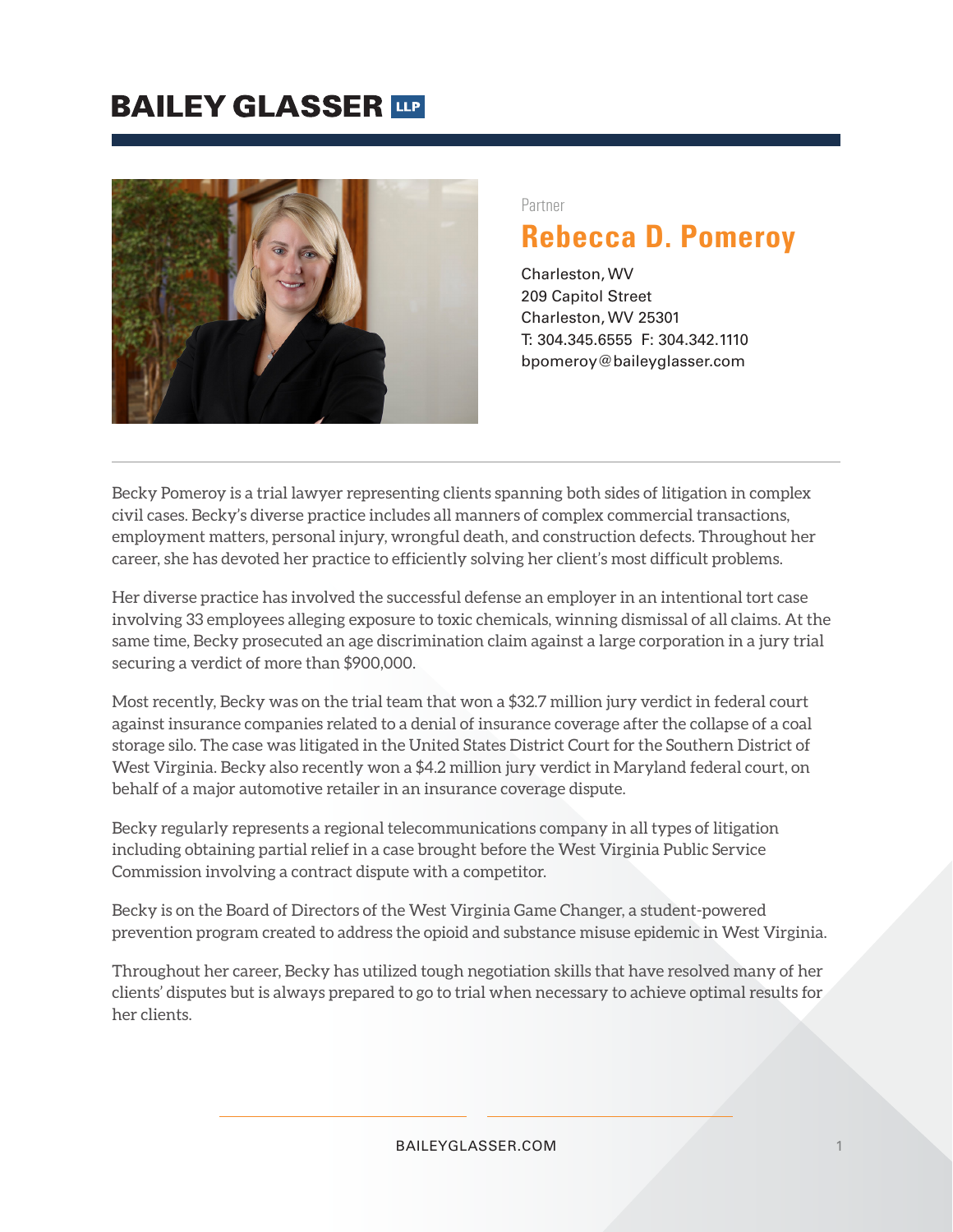# **BAILEY GLASSER THE**

REBECCA D. POMEROY

#### **Government Service / Previous Employment**

Judicial Extern, Hon. Irene Keeley, US District Court for the Northern District of West Virginia (2001)

#### **Practice Areas**

Appellate and Supreme Court Practice Arbitration & Dispute Resolution Automotive Catastrophic Personal Injury Commercial Litigation Insurance Recovery Labor & Employment

#### **Education**

J.D., West Virginia University College of Law, 2001, Law Review, Law Student Volunteer of Year Award (2000) B.S., West Virginia University, 1998

#### **Admissions**

West Virginia US Court of Appeals for the Fourth Circuit US District Court, Northern District of West Virginia US District Court, Southern District of West Virginia

#### **Case Studies**

Ramaco Resources, LLC v. Chubb INA Holdings, Inc. et al 07.10.2021

#### **Representative Matters**

● Obtained, as co-trial counsel, a verdict on behalf of Ramaco Resources Inc. of approximately \$32.7 million against Chubb related insurance companies for breach of contract in a denial of insurance coverage case. The trial court subsequently reduced the verdict. The matter will be appealed.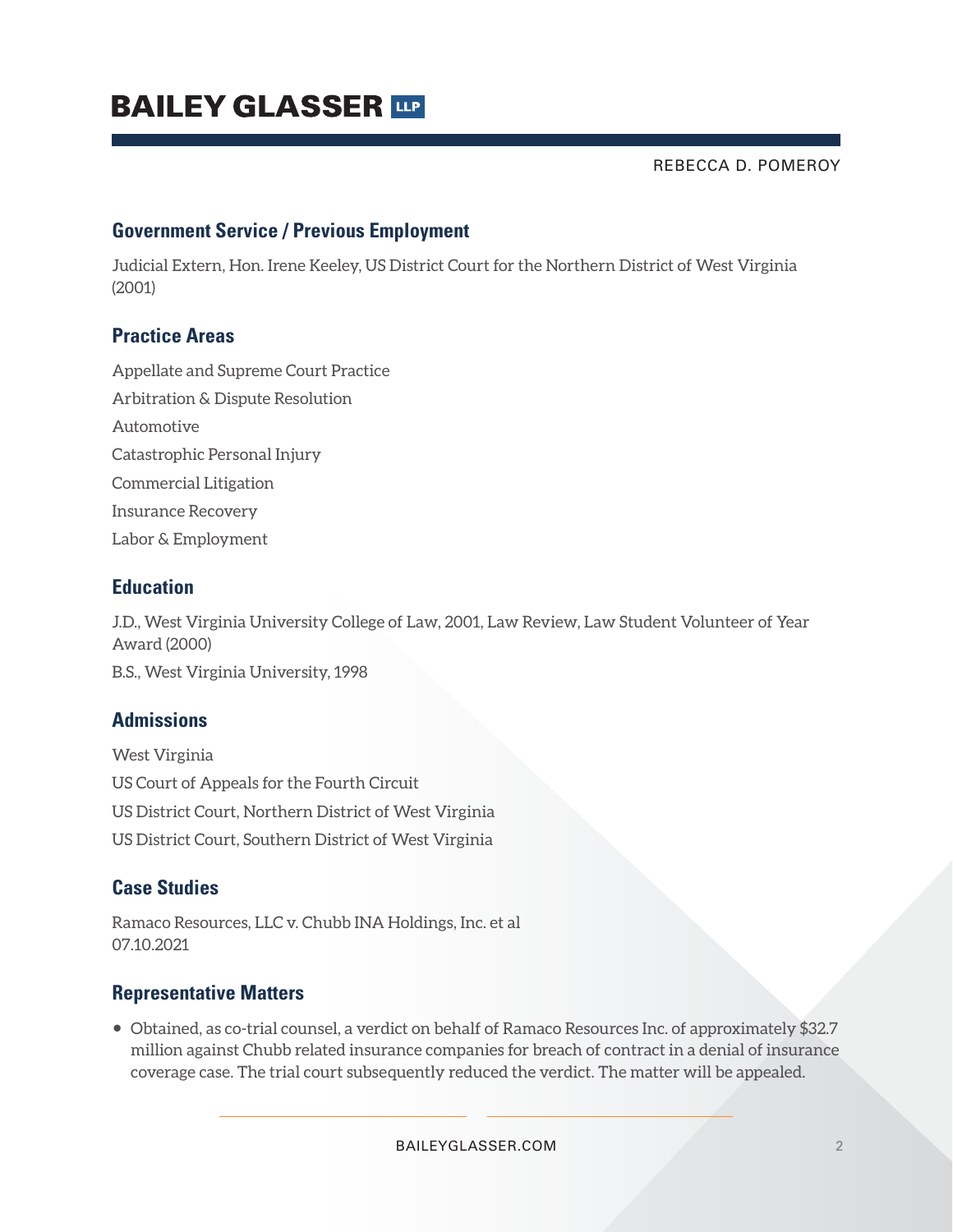## **BAILEY GLASSER TIP**

REBECCA D. POMEROY

- Represented communications provider in securing a combination of federal and state financing and grants, as well as private funding, to develop large-scale fiber optics networks in West Virginia, which will dramatically increase the availably of high-speed internet across the state
- Obtained a plaintiff's verdict of \$915,288 against Lockheed Martin Corporation for alleged age discrimination involving a former employee with approximately 35 years of accredited service to the company; the matter was later resolved by a confidential settlement, and the judgment order was vacated
- Assisted in obtaining a complete defense verdict in a three-week jury trial on behalf of a regional nursing home company in West Virginia accused of nursing home neglect, wrongful death, and corporate wrongdoing
- Obtained a plaintiff's verdict of \$4,629,130 in Maryland District Court on behalf of a major automotive retailer in an insurance coverage dispute when the client was forced to sue its insurance company for refusal to provide a defense to the client in a prior litigation; the jury awarded full damages and the court awarded the client prejudgment interest; following trial, the insurer appealed the case to the Fourth Circuit Court of Appeals where the decision on the duty to defend was affirmed.
- Represented a client on an interlocutory appeal brought at the Fourth Circuit Court of Appeals involving a claim of qualified immunity in a False Claims Act (FCA) case; In a published opinion, the Fourth Circuit found qualified immunity could not be asserted in a FCA case.

### **News & Insights**

Bailey Glasser Secures \$32.7M Jury Verdict on Behalf of Ramaco Resources 07.20.2021

US Court of Appeals Rules Qualified Immunity Defense Not Permissible in False Claims Act Cases 06.22.2020

US Court of Appeals Affirms District Court's Ruling for Car Dealership in Insurance Dispute 05.15.2020

COVID-19 Losses: Will Your Commercial Insurance Policies Respond? 03.19.2020

West Virginia Supreme Court Affirms Ruling on Fairmont State University 11.23.2019

Bailey Glasser Scores Victory for Car Dealership in Insurance Dispute 05.30.2019